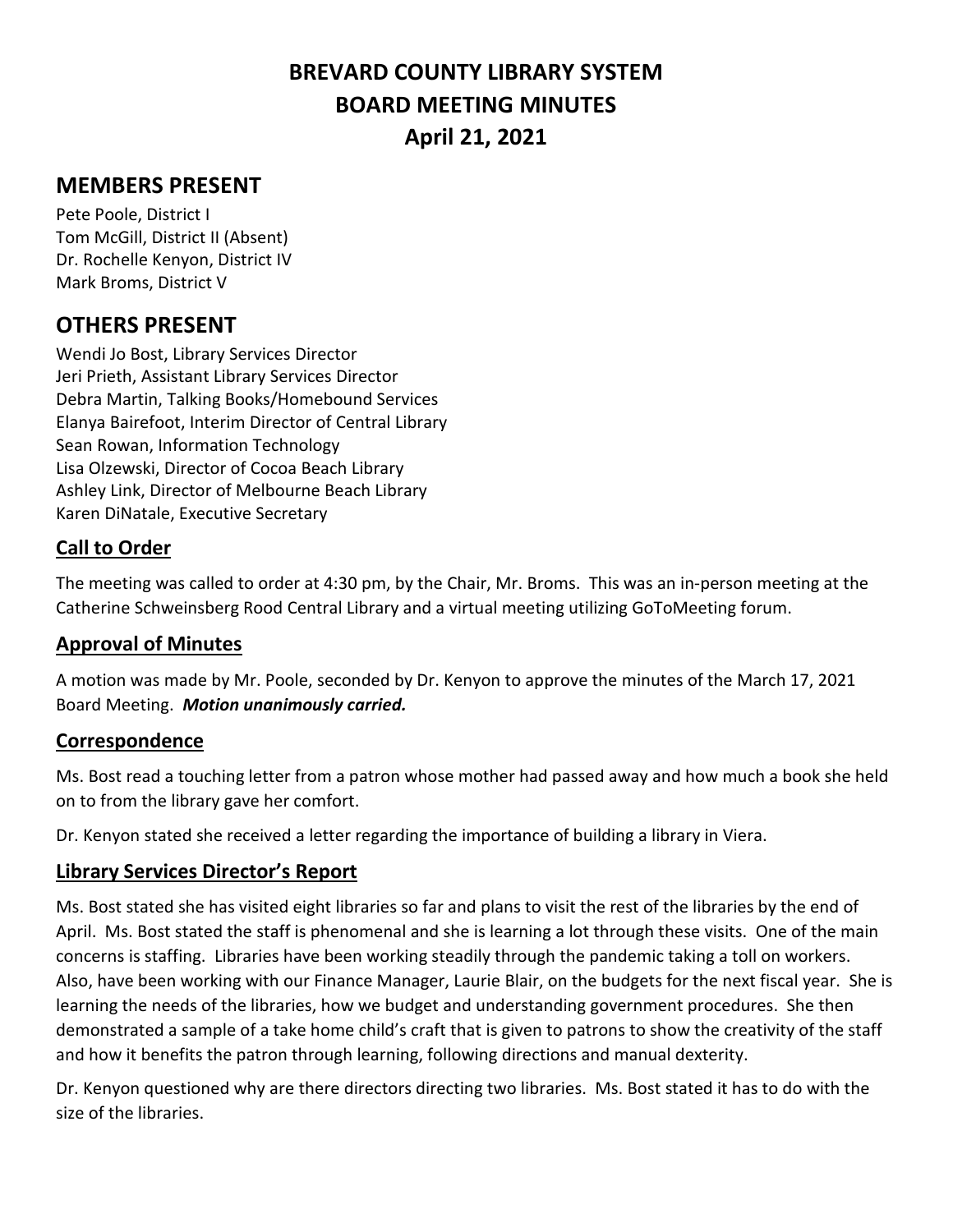Mr. Broms asked how are libraries handling departmental meetings. Ms. Bost said that most meetings are being held through Teams (virtually). There has been a meeting where staff met in person in a socially distant room to discuss the mobile library and taking a tour of the mobile library. We have learned that doing meeting by Teams saves money on travel expenses not to mention time.

Mr. Poole asked how do we know the schedule of the mobile library as to where it will be? Ms. Bost explained that the Mobile Library is brand new. We don't have anyone staffing it yet as we are determining how we can best use the Mobile Library.

Ms. Bost read a complimentary letter from a patron in regards to Debra Martin of Talking Books/Homebound Services. The letter states how much Talking Books/Homebound Services means to the patron and that Ms. Martin has helped her elderly father with materials through this difficult year. The letter stated her knowledge, sense of humor and professionalism makes Ms. Martin an invaluable employee to Brevard County. Ms. Bost then introduced Debra Martin of Talking Books to give a report.

Ms. Martin started by saying how much she loves her job as she feels it is a ministry of serving others. Talking Books started in 1988 and then in 1996 Talking Books and Homebound Services merged. They serve approximately 2000 patrons who have said Talking Books is their lifeline. Patrons are as young as 3 and go through 104 years of age. We are one out of 11 Sub Regional libraries in the State of Florida that offer this type of service. The department has sent out recently as many as 1000 books a day that couldn't be done without their seven dedicated volunteers. Some of the assistive devices they have are Closed Caption TV (CCTV), Reading Edge Personal Reader, an enhanced workstation that magnifies information 16 times to provide access to system's on-line catalog for independent searching, and a collection of hand-held aids. In the coming months we will be getting new assistive devices to all 17 libraries.

## **Personal Appearances**

Mr. Poole visited the Alafaya Branch of the Orange County Library System and noticed wearing mask signs up. It was explained due to Orange County still having a mask mandate.

#### **Unfinished Business**

Ms. Bost went through the handout of the facilities projects for 2020-2021. Melbourne Beach Library light project turned out to be a much larger project than anticipated due to being beachside. Also, on the Eau Gallie HVAC project, the bid needs to be reworked at hopefully a lower cost. Cocoa Beach Library will be closed on May  $10^{th}$  for two weeks for flooring.

Ms. Bost gave an e-books update. From October 2019 through March of 2020 over 300,000 checkouts putting us on trend for over 600,000 for the year. As far as McMillen Publishing they have changed their lending model in March. Libraries can purchase as many copies as they wanted. They did eliminate the perpetual access classification at this time.

Mr. Broms asked if e-books is impacting the procurement of books as we're investing more in e-books. Assistant Director, Jeri Prieth stated the book budget has stayed the same at each library. We have not reduced the library budget purchasing for physical materials. Mr. Broms asked if we could have a report for the next meeting on how the library is evolving with e-books.

Ms. Bost gave a report on fines and fees. Fines were waived during the COVID-19 pandemic. During that time the library has lost over \$200,000 in fines collected. The money received from fines and fees is used to maintain facilities. That \$200,000 will now have to be come from another source within our budget. Ms. Bost states that fines shouldn't be considered punitive but rather an incentive, but does agree staff are evaluating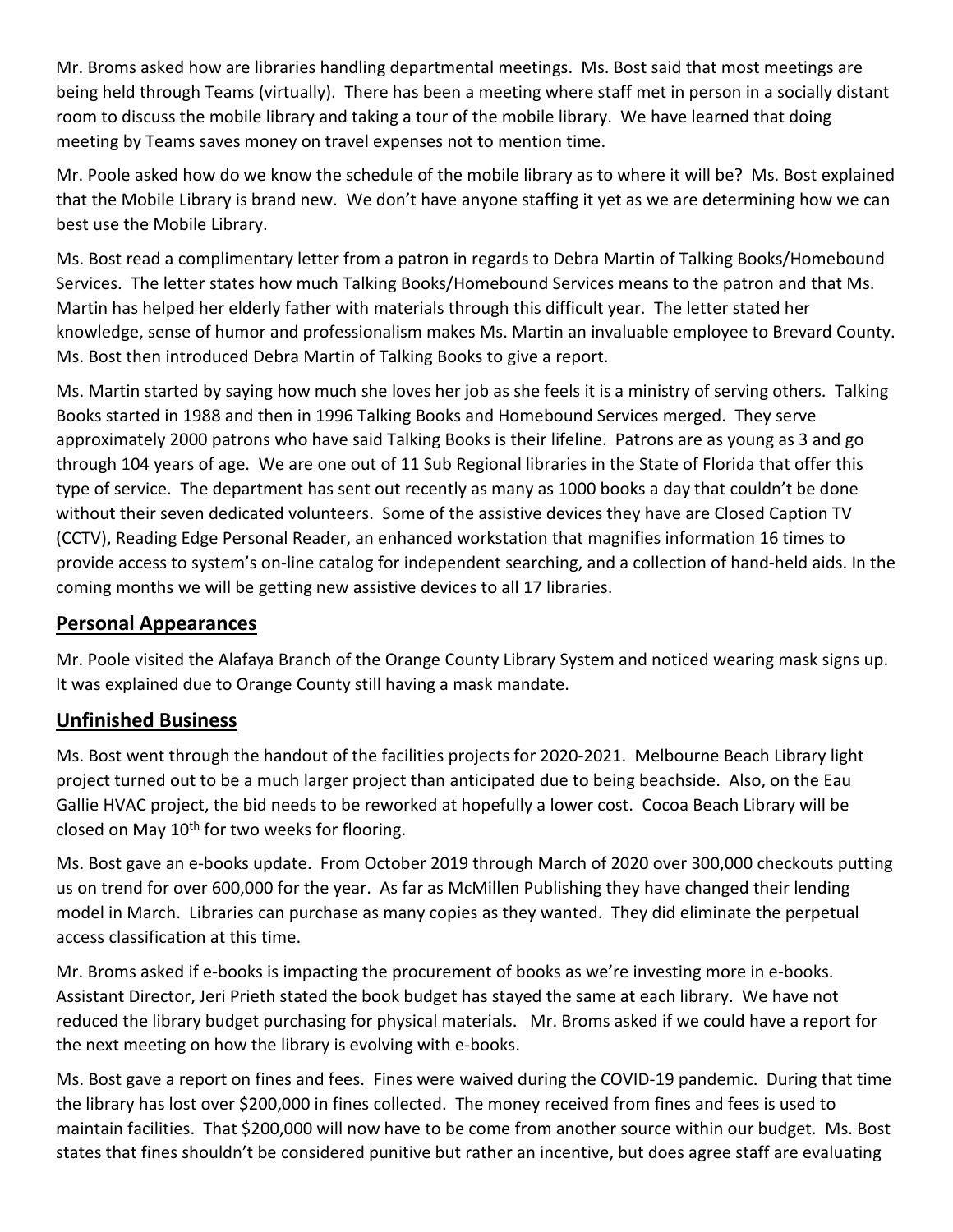fines for children's material. Mr. Broms stated he would like to look at eliminating fines entirely because of social inequities and staff having to be put in the enforcer role for collecting fines. Dr. Kenyon stated patrons will not appreciate fines being reinstated. Mr. Poole stated we could train staff on collecting fines where it wouldn't be a burden to staff. Ms. Bost will continue to look into this matter. This topic will remain as Unfinished Business for the next Board meeting.

Ms. Bost stated that the Library Policies and Procedures will be updated at approximately two policies per meeting until all are updated.

### **New Business**

Ms. Heather Palmer was to have given a report on South Mainland Library. Due to unforeseen circumstances her report will be given at the next meeting.

### **Comments by Public/Friends**

None.

# **Comments by County Library Board Members**

Dr. Kenyon asked why the library does not buy DVD series. The series in question was "Peaky Blinders". Dr. Kenyon feels there may be a negative perception that we do not purchase DVD series. Ms. Bairefoot stated that there are series that are not available for purchase. Ms. Bairefoot said she would look into it and let Dr. Kenyon know what she finds out.

Mr. Poole would like to recognize Debra Martin for all she does for Talking Books.

Mr. Brom moved to adjourn and Mr. Poole seconded. Meeting adjourned at 5:58 p.m. Next meeting will be at the Central Library on May 19, 2021.